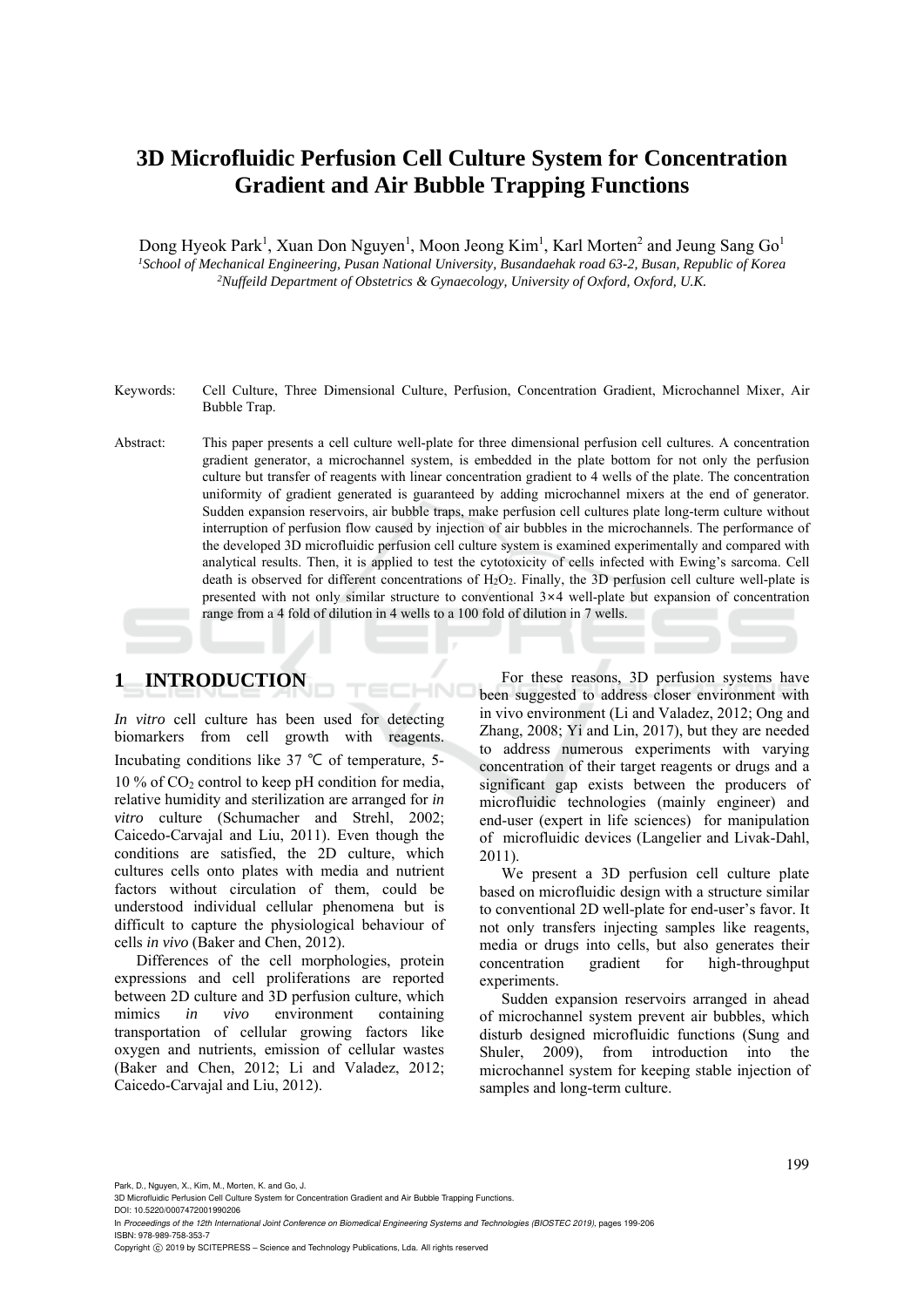### **2 DESIGN OF THE 3D MICROFLUIDIC PERFUSION CELL CULTURE SYSTEM**

Figure 1 shows the schematic drawing of the 3D microfluidic perfusion cell culture plate developed in this study. It consists of two plates, the cell culture plate and the perfusion channel plate. In the cell culture plate, the four culture wells are designed with the same size as the wells in a general 2D 3×4 well-plate and the microfluidic system integrated<br>with a concentration gradient generator. with  $a$  concentration microchannel mixers and sudden expansion reservoirs for trapping injecting air bubbles embedded in the bottom of the culture plate.

#### **2.1 Concentration Gradient Generator**

The concentration gradient generator was designed for high-throughput sample screening. Concentration of samples like drugs or reagents could be obtained by mixing two different liquids with a linear volume flow rate ratio.

Figure 1(b) shows the linear concentration gradient generator. The microchannel is bifurcated into four branch microchannels. To distribute the volumetric perfusion flow rate, the flow resistance was considered. Based on the Poiseuille's law, the flow resistance can be obtained by dividing the pressure drop with the perfusion flow rate, analogous to Kirchhoff's circuit law in electricity, and it is expressed in Eq. 1.

$$
R_f = \frac{\Delta P}{Q} = \frac{128\mu L}{\pi D_h^4} \tag{1}
$$

where  $R_f$  is the flow resistance,  $\Delta P$  is the pressure drop,  $Q$  is the perfusion flow rate,  $D_h$  is the hydraulic diameter,  $\mu$  is the dynamic viscosity of a fluid, and  $L$  is the channel length. The flow resistance is proportional to the length and reversely proportional to the fourth power of the hydraulic diameter of the branch microchannel. Thus, in the design of the linear concentration gradient generator, the length of the branch microchannel was varied to control the volumetric perfusion flow rate because a small variation in the diameter as a result of the fabrication accuracy sensitively affects a large change in the flow resistance.

In the design, four different concentrations of 40%, 30%, 20% and 10% were considered for the four perfusion culture wells, which were the linear concentration gradient.



Linear concentration gradient generator

Figure 1: Proposed 3D microfluidic perfusion cell culture system. (a) Upper cell culture well plate, (b) bottom perfusion channel plate.

When a solute and a dilute are introduced through two inlets, the solute is divided into the four branch microchannels with a ratio of 40%, 30%, 20% and 10% of the perfusion flow rate and the dilute is divided with a ratio of 10%, 20%, 30% and 40%. Then, they meet with the ratios of the volumetric flow rates of 4:1, 3:2, 2:3 and 1:4, respectively.

#### **2.2 Microchannel Mixer**

When the solute and dilute are ejected from the concentration gradient generator, they are in a laminar flow region with low Reynolds number caused by the small hydraulic diameter of the microchannel. Thus, they are required to be mixed well to obtain a uniform concentration in the perfusion culture wells.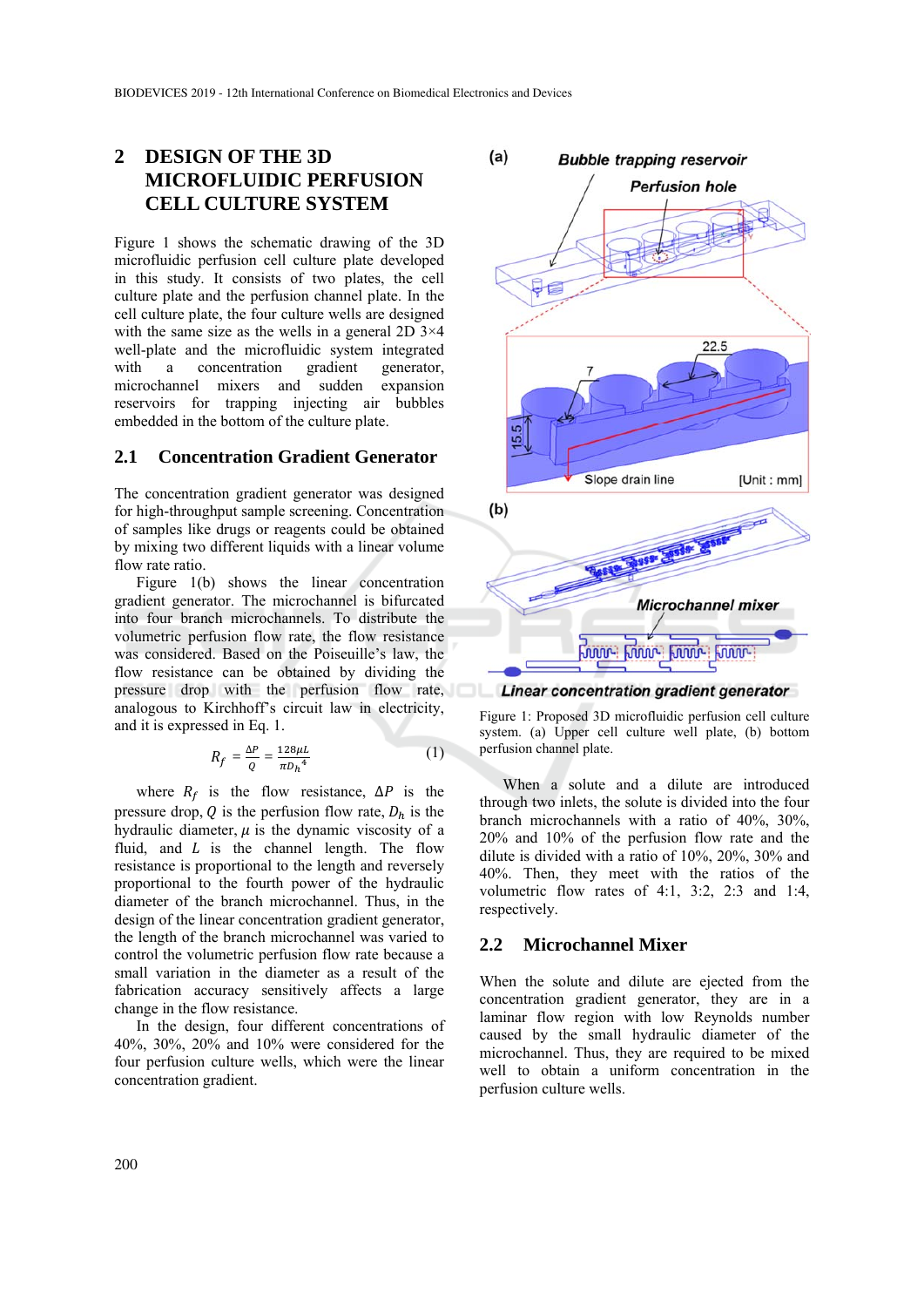Due to the difficulty of using turbulent mixing as well as ultrasonic or magnetic stirring in a laminar flow, the mixing is mainly depended on diffusion of the solute molecules into the dilute through the interface of two laminated fluid flows and the diffusion is occurred along the microchannel. The channel length,  $L_{mixing}$ , to complete the mixing of the two laminated fluids can be calculated by multiplying the diffusion time,  $\tau$  and the fluid velocity,  $u$  and expressed in Eq. 2 (Nguyen and Wereley, 2006).

$$
L_{mixing} = u\tau = u\frac{w^2}{2D} \tag{2}
$$

where  $w$  is the microchannel width and  $D$  is diffusive coefficient. The velocity of the fluid flow,  $u$  is also obtained by dividing the perfusion flow rate with the cross-sectional area.

Additionally, to improve the mixing efficiency and size compactness, the meandered microchannel mixer was designed and numerically simulated. In the analysis, diffusion of methanol solution by referring rhodamine-110, a fluorescent substance, into water, was considered. Injecting flow rate was 200 μl/min through each inlet. The width and depth of the microchannel mixer was 0.5 and 2 mm, respectively. The theoretical length to complete the diffusion mixing was calculated as 60 mm from Eq. 2. The mixing ratio was evaluated by calculating the coefficient of variation (hereafter, C.V.) of the solute concentration on the cross-sectional plane along the microchannel mixer. The C.V. is defined in Eq. 3.

$$
C.V. = \frac{Standard\ deviation}{Mean\ concentration} \times 100\ (%) \tag{3}
$$

To determine the uniform mixing on the crosssectional plane, the mixing was evaluated when the C.V. was less than 5%. Finally, the concentration gradient generator was simulated by connecting the branch microchannels and the meandered microchannel mixers with a length of 60 mm. Figure 2 shows the linear concentration gradient generator with ratios of 39.7%, 29.9%, 20.0% and 10.4%. The error was evaluated to be less than 4% compared with the design values.

#### **2.3 Sudden Expansion Reservoir**

When air bubbles adhere onto the surface of the microchannels, the designed flow resistance in the concentration gradient generator couldn't be kept their designed value. The sudden expansion reservoir is a cylindrical shape's chamber collecting or trapping air bubbles before their entering into the

microchannel. When air bubbles existed in the samples injected through the inlet and reached into



Figure 2: Numerical analysis of the perfusion microfluidic channel. (a) The concentration gradient generator integrated with microchannel mixers, (b) linear distribution of flow rates, (c) coefficient of variations.

the reservoir, they rise due to buoyancy resulting from the difference in density. To trap air bubbles in the reservoir, the rising velocity must be higher than perfusion velocity. The rising velocity of an air bubble can be calculated from the balance between the buoyancy force and the drag force acting on the air bubble expressed in Eq. 4. (Zheng and Yapa, 2000) and the perfusion velocity is also obtained by dividing the perfusion flow rate with the crosssectional area of the channel.

$$
v_{rising} = \frac{g \Delta \rho d_{bubble}}{18\mu} \tag{4}
$$

where,  $v_{rising}$  is the rising velocity of a bubble,  $\Delta \rho$  is a difference of density between the surrounding fluid and the bubble,  $d_{bubble}$  is a diameter of the bubble and  $\mu$  is the dynamic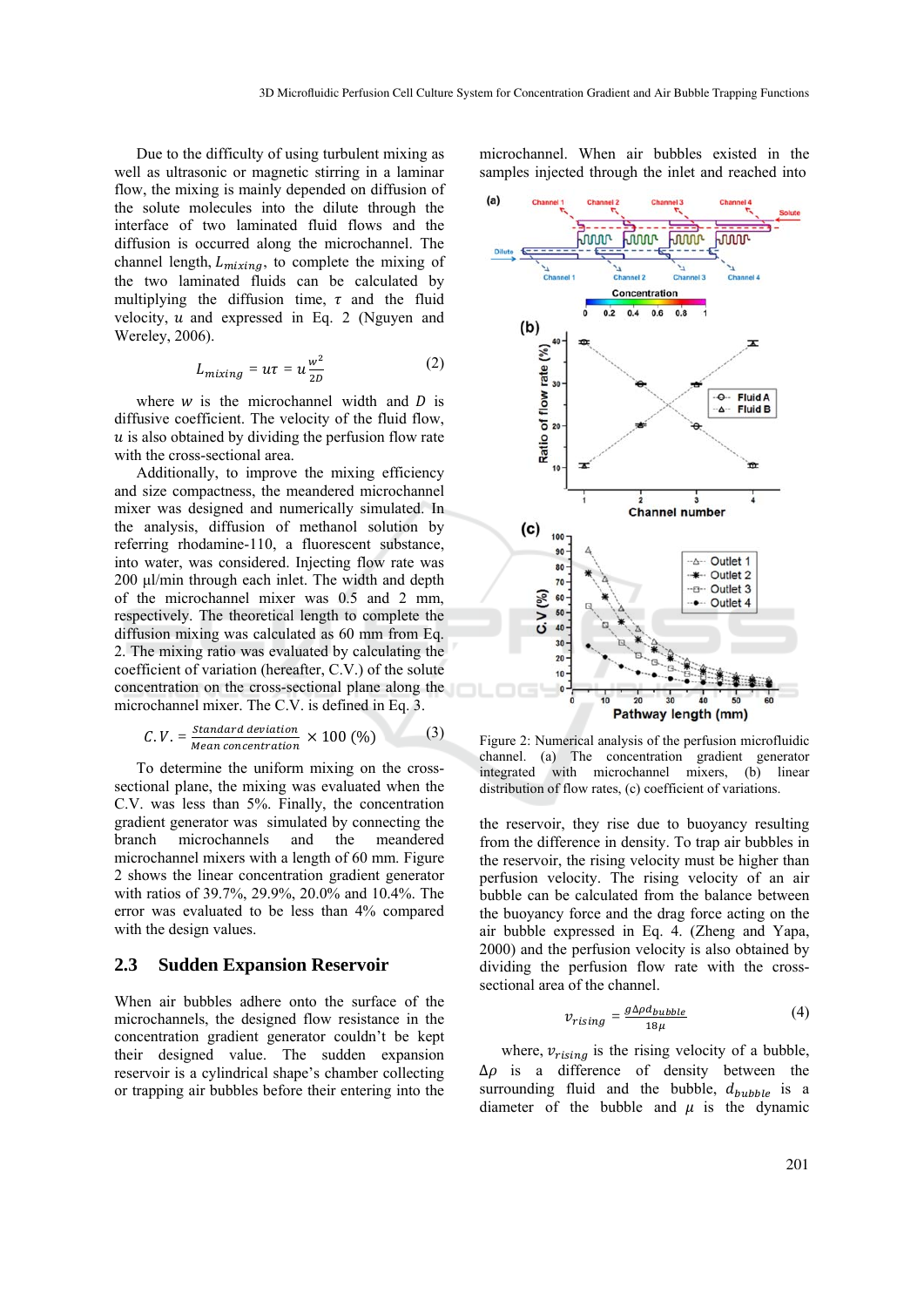viscosity of a fluid. From the inequation between the rising velocity and perfusion velocity, the diameter of a rising bubble,  $d_{bubble}$  can be expressed in Eq. 5.

$$
d_{bubble} = \frac{18\mu Q}{g\Delta\rho A} \tag{5}
$$

where,  $A$  is an area of the cross-sectional plane. In the perfusion flow condition used for numerical analysis of the concentration gradient generator, the minimum diameter of rising bubbles was 8 μm and bubbles with below 8 μm of diameter is negligible for clogging microchannel with 0.5 mm of width and 2 mm of depth. Figure 3 shows the behaviour of air in the sudden expansion reservoir was simulated in 2-dimensional structure. The transient analysis showed that the air bubbles in the reservoir collected as much as approximately  $55.7 \text{ mm}^2$ , and the reservoir capacity was 60 mm<sup>2</sup>. This implies that the trapping capacity of air bubbles is almost equal to the volume of the sudden expansion reservoir.



Figure 3: CFD simulation of behaviour of air bubbles in the 2D sudden expansion reservoir.

The reservoir was an elliptic shape with a major length, minor length and height of 10, 5.5 and 6 mm, respectively. The trapping capacity of the reservoir was 260 μl.

## **3 FABRICATION OF THE 3D MICROFLUIDIC PERFUSION CELL CULTURE**

The 3D microfluidic perfusion cell culture well plate was fabricated by using a milling machine and bonding two plates of biocompatible and transparent PMMA. The four cell culture wells were fabricated with the same size as those in the general 2D 3×4 well-plate. Additionally, the size and shape of the wells were fitted to the scaffolds for the 3D culture of cells. At the centre of the bottom of each well, a hole was bored to supply media continuously. The open drain channel was machined at top side of

wells with an inclined angle of  $7°$  to guide the overflown media from the perfusion culture wells by gravity.

The linear concentration gradient generator connected with the meandered microchannel mixers was machined in the bottom perfusion channel plate. To bond the well plate and the channel plate, a transparent and UV curable adhesive (MP-4102, CALO®) was coated onto the bottom of the upper well plate. After the outlets of the microchannel mixers were aligned with the holes of the culture wells and the two plates were bonded physically, UV was irradiated onto the edges for 5 seconds at 9 Watt and onto the whole surface for 30 minutes at 9 Watt.

Figure 4 shows the fabricated 3D microfluidic perfusion cell culture plate. To evaluate the bonding quality, the blockage of the microchannels due to adhesive filling and the leakage of the unbound parts were examined. When water was introduced with a large flow rate of 500 μl/min, no local blockage was observed in the microchannels.



Figure 4: The 3D perfusion cell culture plate fabricated from PMMA.

### **4 EXPERIMENTS**

#### **4.1 Performance Evaluation of the Microfluidic System**

#### **4.1.1 Concentration Gradient Generation**

The perfusion flow rate injecting into the 3D microfluidic perfusion cell culture plate was controlled by a syringe pump (PHD 2000, Harvard).

First, the concentration gradient generator was examined. Deionized (DI) water dissolved with rhodamine-110 molecules was injected into one inlet while only DI water was injected into the other inlet. To obtain a reference in fluorescence intensity versus concentration, rhodamine-110 with a controlled concentration ranging from 0.0 to 18.7 μg/ml was prepared as shown in figure 5. The fluorescence intensity of Rhodamine-110 was measured for the different concentrations with a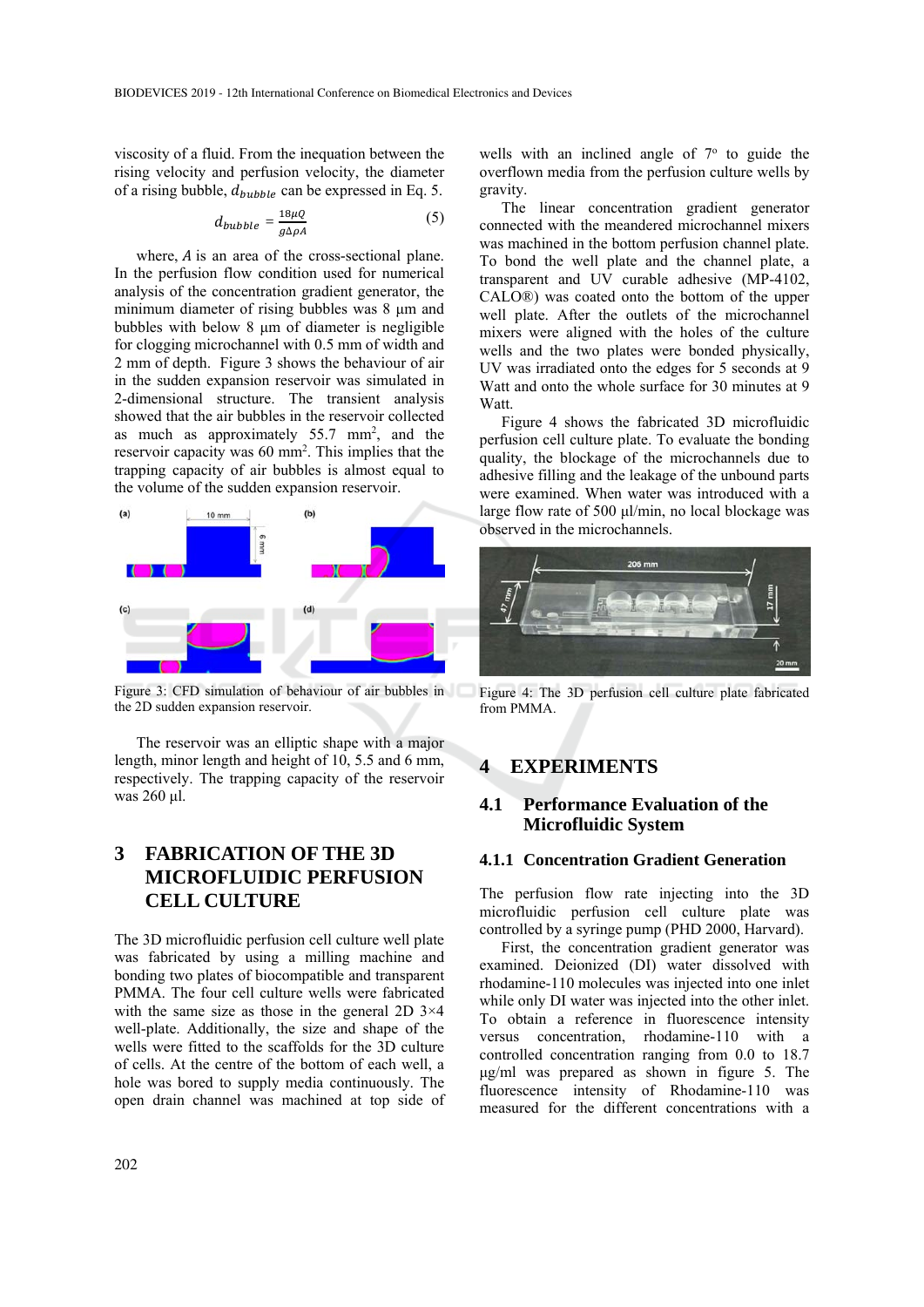microplate reader (FLUOstar, OPTIMA). The calibration curve was fitted with an  $\mathbb{R}^2$  of 0.9820 shown in figure 5. The inlet flow rate of two samples was 80 μl/min. The syringes were refilled every 6 hours and three times. During the refilling process of the water, the air bubbles moving into the perfusion microchannel were observed. The samples with volume of 150 μl in each well were taken every 30 minutes. Then the fluorescence intensity of the samples was measured. Figure 6(a) shows that the linear concentration gradient of 40%, 30%, 20% and 10% in the four perfusion wells was generated with an error of 9.7%. The C.V. was calculated to be 1.9% on average by taking samples several times shown in figure 6(a). Moreover, the performance of the linear concentration gradient generator was tested without the air bubble trapping reservoirs. As soon as air bubbles were introduced into the branch microchannels, the flow entering the linear concentration gradient generator was seriously disturbed and detoured into the rest of the branch microchannels. As a result, the linear concentration gradient was no longer consistently maintained shown in figure 6(b).



Figure 5: Calibration of rhodamine-110 concentration to fluorescent intensity.

#### **4.1.2 Air Bubble Trap**

The trapping capacity of the air bubble trap reservoir was tested. Initially, the 3D microfluidic perfusion cell culture plate was filled with blue coloured water for visualization. Then, air in a syringe was injected with a flow rate of 50 μl/min. The trapping of the air bubbles in the reservoir was monitored over time.

Figure 7 shows that the air in the reservoir was trapped due to buoyancy. The trapping capacity of the reservoir was measured when the air bubbles started to enter into the microchannel. It was measured to be 268 μl, which agrees well with the designed capacity. The small discrepancy was caused by the extra volume as a result of the meniscus of the air bubble.



Figure 6: Concentration gradient of rhdamine-110 generated in 3D microfluidic perfusion cell culture plate. (a) Perfusion test with sudden expansion reservoir, (b) without reservoir.



Figure 7: Visualization of trapping air bubbles in the sudden expansion reservoir. (a) The reservoir filled with blue coloured water, (b)-(d) injecting air, (d) limitation of trapping air bubbles.

#### **4.2 Cell Cytotoxicity Test**

The 3D microfluidic perfusion cell culture plate was used for a cytotoxicity test of Ewing's sarcoma cells, A-673 (ATCC® CRL-1598™), which are rare tumour cells and mostly expressed in the bones or tissues of children. It is not clearly known what causes Ewing's sarcoma. However, experimental reports have shown that the concentration of hydrogen peroxide,  $H_2O_2$ , has a key role in cancer development (Lopez-Lazaro, 2007). Thus, the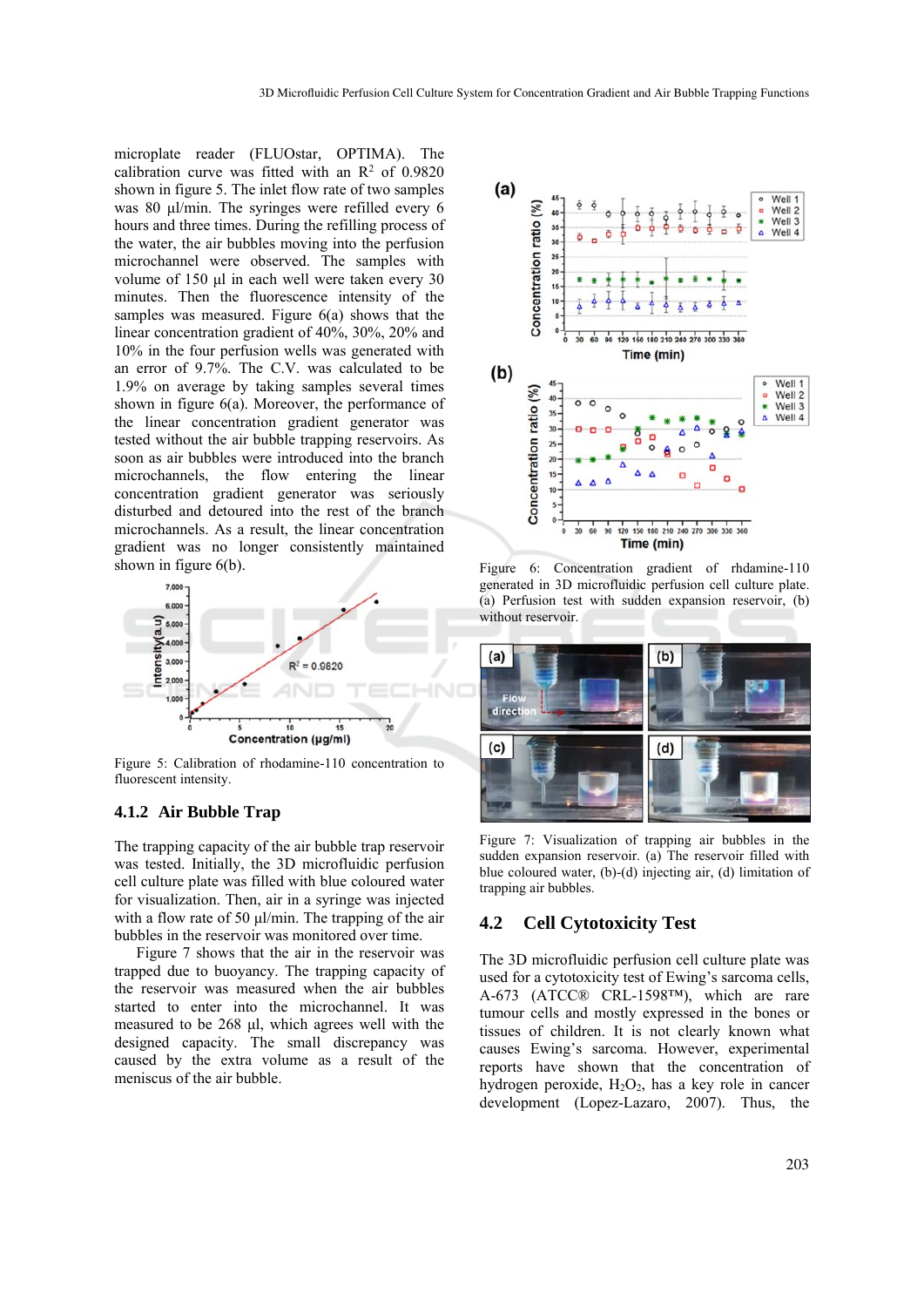toxicity test of the cells used different concentrations of  $H_2O_2$  as a cytotoxic drug.

For the 3D cell perfusion cell culture, scaffolds were inserted into the four perfusion wells, and the Ewing's sarcoma cells were seeded onto the scaffolds. Then, to mimic an in vivo environment, the media were warmed in a water bath, and the temperature was maintained 36 °C. Moreover, the 3D perfusion cell culture plate was installed in a warm chamber to acclimate it to a temperature of 36 C. By using a peristaltic pump (MNI PULS 3, Glison®), the nutrient medium and a mixture of the medium and  $H_2O_2$  were introduced into the two inlets, respectively, and the perfusion flow rate was 40 μl/min for each. Specifically, the perfusion flow rate was selected by considering the designed linear concentration gradient generator in the four culture wells and the previous work using a perfusion cell culture with a perfusion flow rate ranging from 0.1 to 1 ml/min (Cartmell and Porter, 2003)

The perfusion cytotoxicity was assayed for 4 hours. During this time, 100 μl of drained media were collected every 30 minutes and mixed with 10 μl of propidium iodide (PI). Then, the fluorescence intensity was analysed. The excitation and emission wavelengths were 540 and 620 nm, respectively. The gain value was set as 1800. The intensity of the PI relates the degree of cell death. The degree of cell death was measured for the four different concentrations of  $H_2O_2$ . Figure 8 shows that cell death increased continuously until up to 240 minutes, while the specific threshold concentration of the cell death was not found. Moreover, more cells were killed at the higher concentration. A higher PI signal was observed at a higher concentration of  $H_2O_2$ , and there were less cell proteins on the scaffold. To conduct long-term culture assays using the perfusion cell culture system, the 3D microfluidic perfusion cell culture plate needs to increase its capacity for air bubble trapping, after which, it needs to be compared with a 2D static cell culture of the same cells.

### **5 APPLICATION OF THE 3D MICROFLUIDIC PERFUSION SYSTEM**

In this study the 3D microfluidic perfusion cell culture plate with a 4 fold dilution of concentration gradient is presented. The designed 4 fold dilution of screening shows the feasibility of our design and application to cell culture processes. Even though

the well size is similar to the general 3×4 well-



Figure 8: Result of PI stained DNAs from Ewing's sarcoma cells.

plate's one, the structure is quite different size with the general 3×4 well-plate. Most microplate reading tools are for fixed to general well-plate size, so the well-plates can be inserted on the reading tools directly. Thus, the structure is improved to have similar size with the general 3×4 well-plate for simplifying cell culture processes, increasing highthroughput rate of sample screening as well as compatibilities with general measuring tools as shown in figure 9.

The concentration range is expanded from a 4 fold dilution of 10-40% to a 100 fold dilution of 1- 100% based on the design. Figure 10 shows the detail concentration gradient for 7 wells with a hundred fold dilution and figure 11 shows a performance of generating concentration gradient by injecting rhodamine-110 into the improved 3D microfluidic perfusion well-plate. From the result of perfusion of rhodamine-110 in the improved wellplate, after 30 minutes of perfusion the intensity corresponding to concentration of rhodamine-110 is close to reference samples, which are concentration fabricated manually to comparison with perfusion sample.

The system performance is expected to be stable by connecting three sudden expansion reservoirs in a row at each inlet side.

Polycarbonate is chosen for fabrication of the improved 3D perfusion well-plate considering the biocompatibility and feasibility of autoclave sterilizations.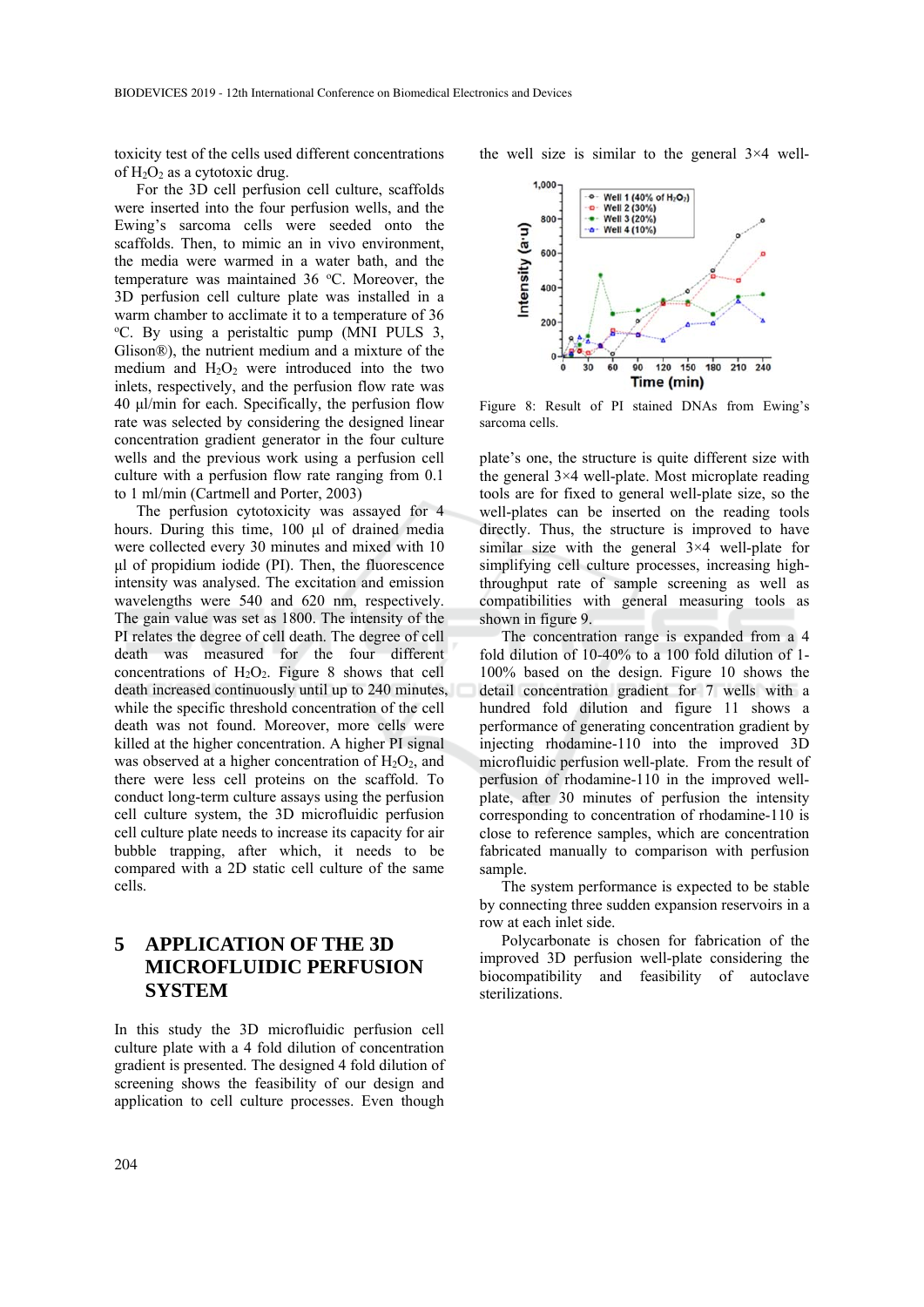

Figure 9: Improved 3D microfluidic perfusion well-plate.



Figure 10: Result of numerical analysis of expanded concentration gradient range.



Figure 11: Fluorescent intensity with a concentration of rhodamine-110.

### **6 CONCLUSIONS**

A 3D microfluidic perfusion cell culture system consisting of concentration gradient generators to provide a linear concentration integrated meandered micromixers for nutrients or drugs and air bubble trapping reservoirs was developed in this study to examine cell cultures with a closer relevance to in vivo microenvironments.

The performance of the concentration gradient generator connected with the microchannel mixer was designed by considering flow resistances of microchannels and examined by measuring the fluorescence intensity of rhodamine-110 in the

perfusion cell culture wells. The linear concentration in the wells had a 4 fold of dilution. Additionally, the trapping capacity of the sudden expansion reservoir for air bubbles was determined by transient numerical analysis and visualization. Both methods showed that the incoming air bubbles float upward in the sudden expansion trapping reservoir due to the buoyancy force and gathered until the reservoir was full. The maximum trapping capacity of the reservoir was determined to be the same volume as the sudden expansion reservoir. In addition, the linear gradient concentration in the wells was stably maintained for a long-term cell culture with the air bubble trapping reservoir, while the concentration in the wells without it was seriously disturbed.

Finally, the 3D microfluidic perfusion well-plate was improved for compatibilities with measuring tools like microplate-readers increase of high throughput rate by expanded concentration range from a 4 fold of dilution to a 100 fold dilution. Also, the improved well-plate was fabricated from polycarbonates for the biocompatibility and processing the autoclave sterilization.

The suggested 3D microfluidic perfusion cell culture plate is potentially applicable to high throughput screening of drugs, nutrients, and growth factors. For future works, its comparison with a 2D static cell culture well plate should be done for a specific targeted cell.



This work was supported by the National Research Foundation of Korea (NRF) grant funded by the Korea government (MSIP) (No. 2017R1A2B2006264).

#### **REFERENCES**

- Schumacher, K., Strehl, R., 2012. Advanced Technique for Long Term Culture of Epithelia in a Continous Luminal-Basal Medium Gradient. *Biomaterials*.
- Caicedo-Carvajal, C., Liu, Q., 2011. Cancer Tissue Engineering: A Novel 3D Polystyrene Scaffold for In Vitro Isolation and Amplification of Lymphoma Cancer Cells from Heterogeneous Cell Mixtures. *Journal of Tissue Engineering*.
- Baker, B., Chen, C., 2012. Deconstructing the Third Dimension – How 3D Culture Microenvironments Alter Cellular Cues. *Journal of Cell Science*.
- Li, X., Valadez, A., 2012. Microfluidic 3D Cell Culture: Potential Application for Tissue-Based Bioassays. *Bioanalysis.*